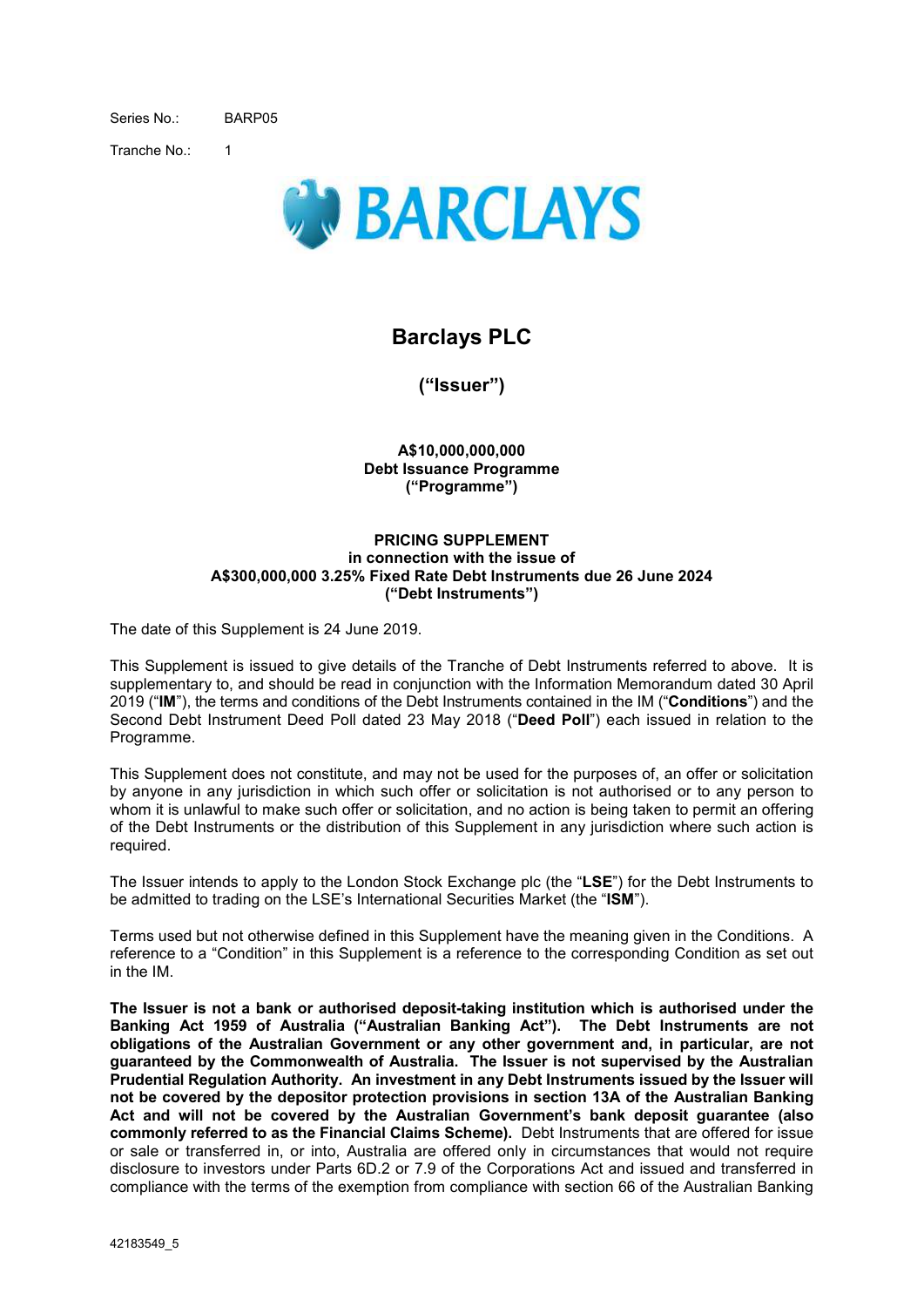Act that is available to the Issuer. Such Debt Instruments must only be issued or transferred in, or into, Australia in parcels of not less than A\$500,000 in aggregate principal amount.

**PROHIBITION OF SALES TO EEA RETAIL INVESTORS** – The Debt Instruments are not intended to be offered, sold or otherwise made available to and should not be offered, sold or otherwise made available to any retail investor in the European Economic Area ("**EEA**"). For these purposes, a retail investor means a person who is one (or more) of: (i) a retail client as defined in point (11) of Article 4(1) of Directive 2014/65/EU (as amended, "**MiFID II**"); or (ii) a customer within the meaning of Directive 2002/92/EC (as amended or superseded), where that customer would not qualify as a professional client as defined in point (10) of Article 4(1) of MiFID II. Consequently no key information document required by Regulation (EU) No 1286/2014 (as amended, the "**PRIIPs Regulation**") for offering or selling the Debt Instruments or otherwise making them available to retail investors in the EEA has been prepared and therefore offering or selling the Debt Instruments or otherwise making them available to any retail investor in the EEA may be unlawful under the PRIIPs Regulation.

**MiFID II PRODUCT GOVERNANCE / PROFESSIONAL INVESTORS AND ECPs ONLY TARGET MARKET** – Solely for the purposes of the manufacturer's product approval process, the target market assessment in respect of the Debt Instruments has led to the conclusion that: (i) the target market for the Debt Instruments is eligible counterparties and professional clients only, each as defined in MiFID II; and (ii) all channels for distribution of the Debt Instruments to eligible counterparties and professional clients are appropriate. Any person subsequently offering, selling or recommending the Debt Instruments (a "**distributor**") should take into consideration the manufacturer's target market assessment; however, a distributor subject to MiFID II is responsible for undertaking its own target market assessment in respect of the Debt Instruments (by either adopting or refining the manufacturer's target market assessment) and determining appropriate distribution channels.

**Singapore Securities and Futures Act Product Classification** - Solely for the purposes of its obligations pursuant to Sections 309B(1)(a) and 309B(1)(c) of the Securities and Futures Act (Chapter 289 of Singapore) (the "**SFA**"), the Issuer has determined, and hereby notifies all relevant persons (as defined in Section 309A of the SFA that the Debt Instruments are "prescribed capital markets products" (as defined in the Securities and Futures (Capital Markets Products) Regulations 2018) and Excluded Investment Products (as defined in MAS Notice SFA 04-N12: Notice on the Sale of Investment Products and MAS Notice FAA-N16: Notice on Recommendations on Investment Products).

## **TERMS**

The terms of the Tranche of Debt Instruments are as follows:

| Issuer:                          | Barclays PLC.                                                                                                                                                                                                                                                                                                          |
|----------------------------------|------------------------------------------------------------------------------------------------------------------------------------------------------------------------------------------------------------------------------------------------------------------------------------------------------------------------|
| <b>Relevant Dealers:</b>         | Australia and New Zealand Banking Group Limited<br>(ABN 11 005 357 522);<br>Barclays Capital Asia Limited;<br>Commonwealth Bank of Australia (ABN 48 123 123<br>$124$ :<br>National Australia Bank Limited (ABN 12 004 044 937);<br>Nomura International plc; and<br>Westpac Banking Corporation (ABN 33 007 457 141). |
| Place of initial offering:       | Inside Australia.                                                                                                                                                                                                                                                                                                      |
| Issuing and Paying Agent:        | BTA Institutional Services Australia Limited (ABN 48)<br>002 916 396).                                                                                                                                                                                                                                                 |
| Calculation Agent:               | BTA Institutional Services Australia Limited.                                                                                                                                                                                                                                                                          |
| <b>Additional Paying Agents:</b> | Not Applicable.                                                                                                                                                                                                                                                                                                        |
| Registrar:                       | BTA Institutional Services Australia Limited.                                                                                                                                                                                                                                                                          |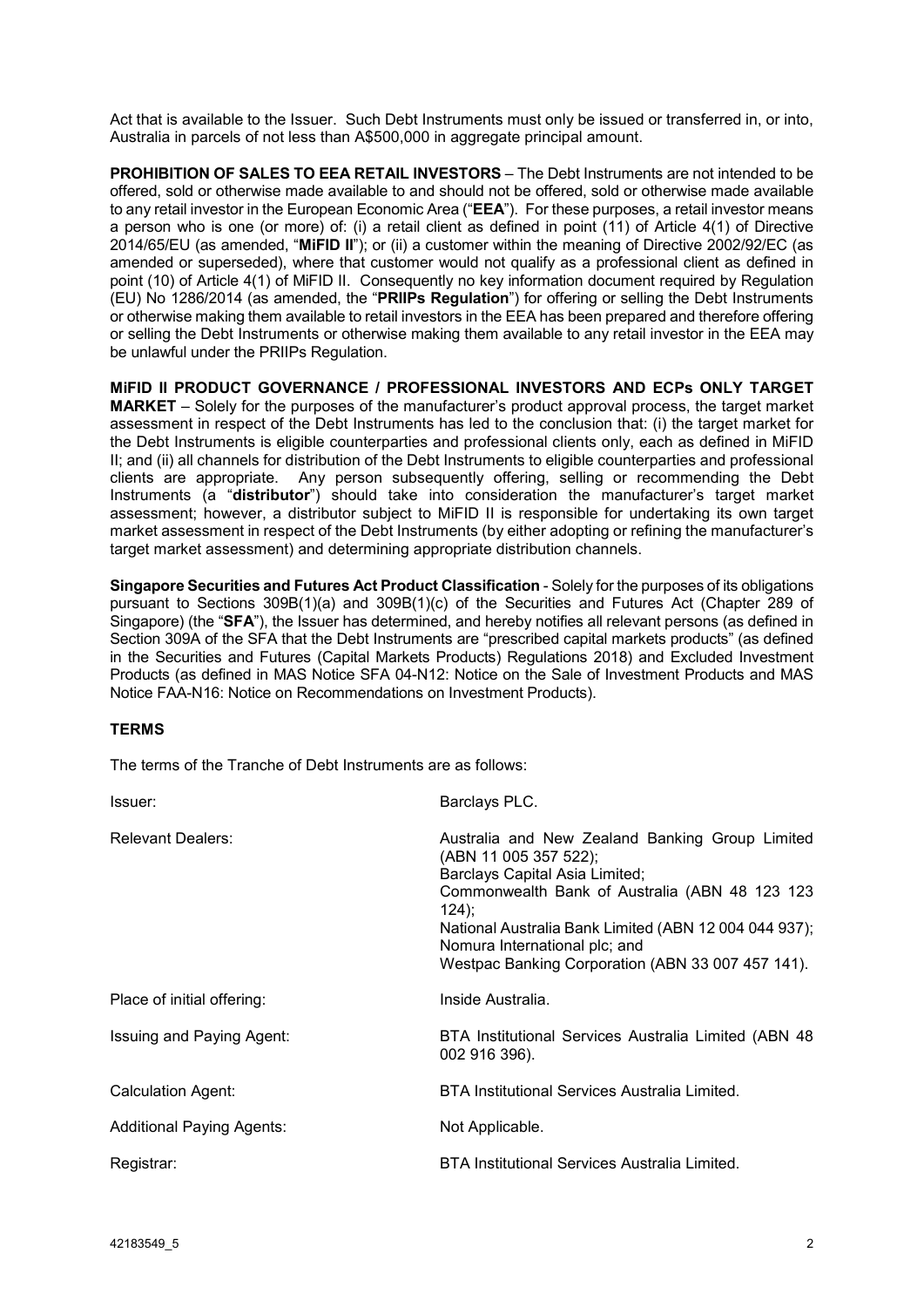| Location of Register:                                                                                    | The Register will be maintained by the Registrar in New<br>South Wales.                                                                                                                                                                                                                |
|----------------------------------------------------------------------------------------------------------|----------------------------------------------------------------------------------------------------------------------------------------------------------------------------------------------------------------------------------------------------------------------------------------|
| Transfer Agent:                                                                                          | Not Applicable.                                                                                                                                                                                                                                                                        |
| Type of Debt Instruments:                                                                                | Senior Debt Instruments.                                                                                                                                                                                                                                                               |
| Senior Debt Instruments waiver of set-off:                                                               | Applicable.                                                                                                                                                                                                                                                                            |
| Condition 11.2 ("Restrictive Events of Default"): Applicable.                                            |                                                                                                                                                                                                                                                                                        |
| Status of the Debt Instruments:                                                                          | Unsubordinated.                                                                                                                                                                                                                                                                        |
| <b>Specified Currency:</b>                                                                               | Australian Dollars.                                                                                                                                                                                                                                                                    |
| Aggregate Principal Amount of Tranche:                                                                   | A\$300,000,000.                                                                                                                                                                                                                                                                        |
| If to form a single Series with existing<br>Series, specify date on which all<br><b>Debt Instruments</b> |                                                                                                                                                                                                                                                                                        |
| of the Series become fungible:                                                                           | Not Applicable.                                                                                                                                                                                                                                                                        |
| <b>Issue Date:</b>                                                                                       | 26 June 2019.                                                                                                                                                                                                                                                                          |
| Maturity Date:                                                                                           | 26 June 2024.                                                                                                                                                                                                                                                                          |
| <b>Issue Price:</b>                                                                                      | 99.817%.                                                                                                                                                                                                                                                                               |
| Type of Debt Instruments:                                                                                | Fixed Rate Debt Instruments as specified below.                                                                                                                                                                                                                                        |
| Form of Debt Instrument:                                                                                 | Registered.                                                                                                                                                                                                                                                                            |
| Denomination:                                                                                            | A\$250,000 subject to a minimum parcel size of at least<br>A\$500,000 in aggregate principal amount in respect of<br>issues or transfers in, or into, Australia and of at least<br>A\$250,000 in aggregate principal amount in respect of<br>issues or transfers outside of Australia. |
| <b>Business Days:</b>                                                                                    | London and Sydney.                                                                                                                                                                                                                                                                     |
| Interest:                                                                                                | <b>Fixed Rate:</b>                                                                                                                                                                                                                                                                     |
|                                                                                                          | Condition 7 will apply.                                                                                                                                                                                                                                                                |
|                                                                                                          | Interest Commencement Date: Issue Date.                                                                                                                                                                                                                                                |
|                                                                                                          | Interest Payment Dates: 26 June and 26 December in<br>each year commencing with a full first coupon on 26<br>December 2019 up to, and including, the Maturity Date.                                                                                                                    |
|                                                                                                          | Interest Rate: 3.25% per annum payable semi-annually<br>in arrear.                                                                                                                                                                                                                     |
|                                                                                                          | Fixed Coupon Amount: A\$4,062.50 per A\$250,000 per<br>Interest Payment Date.                                                                                                                                                                                                          |
|                                                                                                          | Business Day Convention: Following Business Day<br>Convention.                                                                                                                                                                                                                         |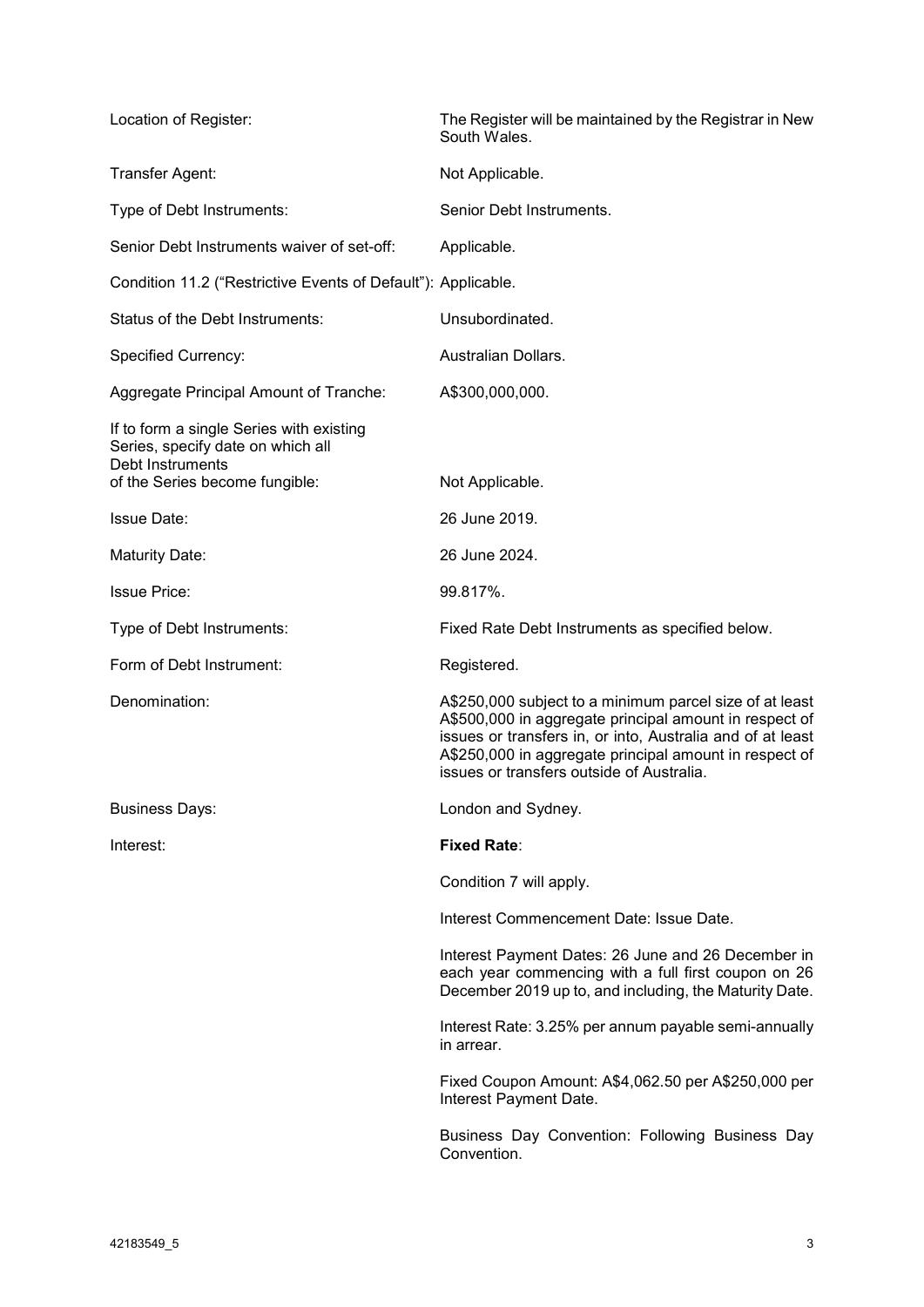|                                                                     | Day Count Fraction: RBA Bond Basis.                                                                                                                                                                                                                                                 |
|---------------------------------------------------------------------|-------------------------------------------------------------------------------------------------------------------------------------------------------------------------------------------------------------------------------------------------------------------------------------|
| Minimum / Maximum Interest Rate:                                    | Not Applicable.                                                                                                                                                                                                                                                                     |
| Default Rate:                                                       | Not Applicable.                                                                                                                                                                                                                                                                     |
| Rounding:                                                           | As per Condition 9.6 ("Rounding").                                                                                                                                                                                                                                                  |
| Early redemption at the option of<br>Holders (Holder put):          | Not Applicable.                                                                                                                                                                                                                                                                     |
| Early redemption at the option of the Issuer<br>(Issuer's call):    | Not Applicable.                                                                                                                                                                                                                                                                     |
| Early Redemption for taxation reasons:                              | Applicable. See Condition 10.3 ("Early Redemption for<br>taxation reasons").                                                                                                                                                                                                        |
| Minimum notice period for early<br>redemption for taxation reasons: | 30 days.                                                                                                                                                                                                                                                                            |
| Maximum notice period for early<br>redemption for taxation reasons: | 60 days.                                                                                                                                                                                                                                                                            |
| Loss Absorption Disqualification Event<br>Redemption:               | Applicable. See Condition 10.7 ("Loss Absorption<br>Disqualification Event Redemption").                                                                                                                                                                                            |
| Currency of payments:                                               | A\$                                                                                                                                                                                                                                                                                 |
| Other relevant terms and conditions:                                | Not Applicable.                                                                                                                                                                                                                                                                     |
| ISIN:                                                               | AU3CB0264513.                                                                                                                                                                                                                                                                       |
| Common Code:                                                        | 201860954.                                                                                                                                                                                                                                                                          |
| CFI:                                                                | See the website of Association of National Numbering<br>Agencies (ANNA) or alternatively sourced from the<br>responsible National Numbering Agency that assigned<br>the ISIN.                                                                                                       |
| FISN:                                                               | See the website of Association of National Numbering<br>Agencies (ANNA) or alternatively sourced from the<br>responsible National Numbering Agency that assigned<br>the ISIN.                                                                                                       |
| Clearing System:                                                    | Austraclear                                                                                                                                                                                                                                                                         |
|                                                                     | Interests in Debt Instruments may also be traded<br>through Euroclear and Clearstream, Luxembourg as<br>set out on pages 12 and 13 of the Information<br>Memorandum.                                                                                                                |
| LEI Code:                                                           | 213800LBQA1Y9L22JB70.                                                                                                                                                                                                                                                               |
| Other selling restrictions:                                         | As provided in the IM, the Debt Instruments will not be<br>issued unless the aggregate consideration payable by<br>each offeree is at least A\$500,000 (disregarding<br>moneys lent by the offeror or its associates) and the<br>offer or invitation does not require disclosure to |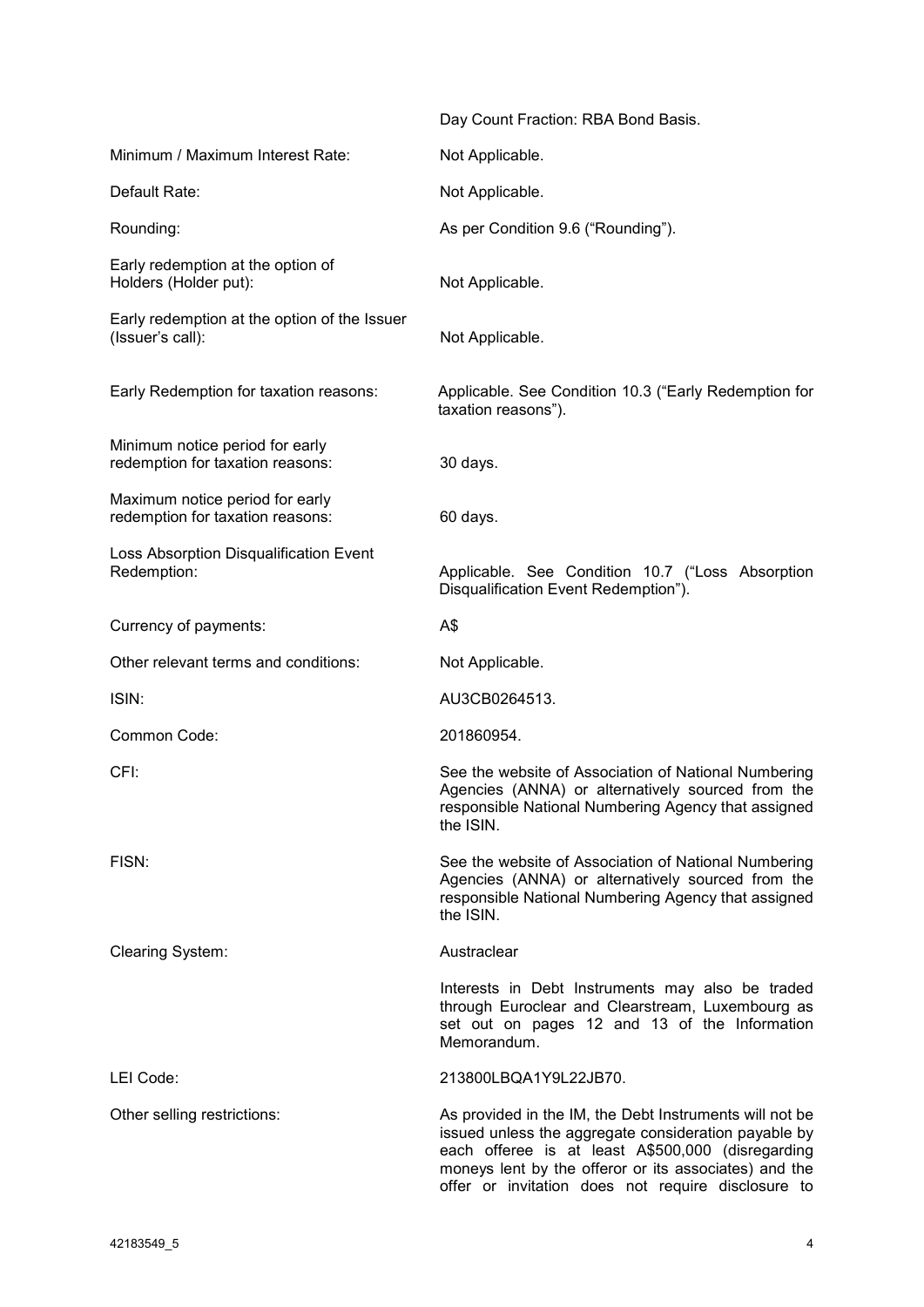investors in accordance with Parts 6D.2 or 7.9 of the Corporations Act.

Debt Instruments may not be issued or transferred to a person who is a "retail client" within the meaning of the Corporations Act.

Listing: Application has been made for the Debt Instruments to be admitted to listing on the ISM.

Additional information: As set out in the Appendix to this Supplement.

Ratings: Each of the Issuer and the Debt Instruments have been rated:

A by Fitch Ratings Limited ("**Fitch**");

Baa3 by Moody's Investors Service Limited ("**Moody's**");

BBB by S&P Global Ratings Europe Limited ("**S&P**"); and

A- by Rating and Investment Information, Inc ("**R&I**") (Issuer rating only).

*Each of Fitch, Moody's and S&P is a credit rating agency established and operating in the European Economic Area ("EEA") and registered in accordance with Regulation (EU) No 1060/2009, as amended ("CRA Regulation"). R&I is not established in the EEA and is not certified under the CRA Regulation and the rating it has given to the Issuer is not endorsed by a credit rating agency established in the EEA and registered under the CRA Regulation.* 

*Credit ratings are for distribution only to a person (a) who is not a "retail client" within the meaning of section 761G of the Corporations Act and is also a sophisticated investor, professional investor or other investor in respect of whom disclosure is not required under Part 6D.2 or 7.9 of the Corporations Act, and (b) who is otherwise permitted to receive credit ratings in accordance with applicable law in any jurisdiction in which the person may be located. Anyone who is not such a person is not entitled to receive this Supplement and anyone who receives this Supplement must not distribute it to any person who is not entitled to receive it.*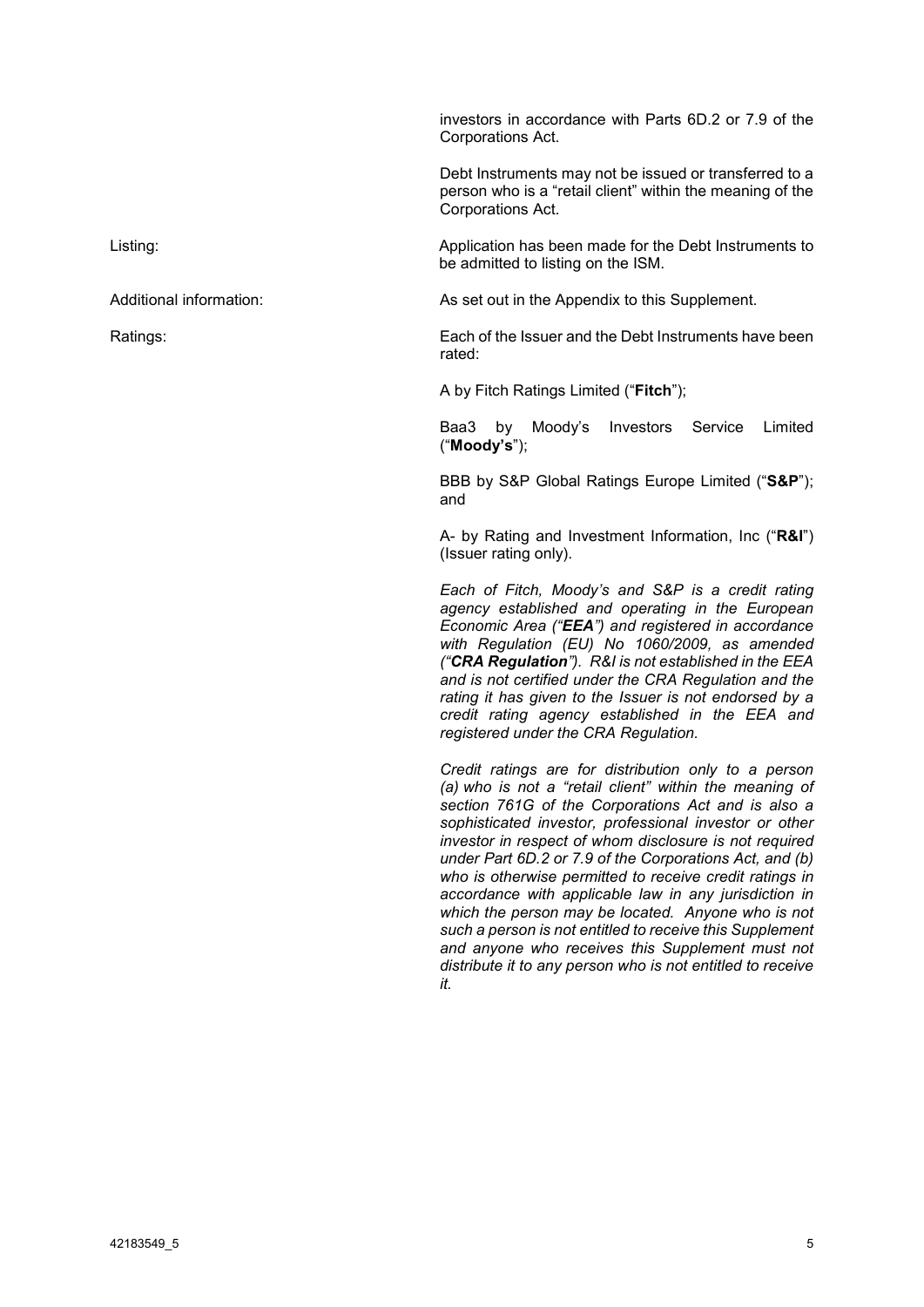The following purchasers of this Tranche of Debt Instruments are not Dealers named in the IM:

Australia and New Zealand Banking Group Limited (ABN 11 005 357 522); Commonwealth Bank of Australia (ABN 48 123 123 124); National Australia Bank Limited (ABN 12 004 044 937); Nomura International plc; and Westpac Banking Corporation (ABN 33 007 457 141).

**CONFIRMED** 

**Barclays PLC** By: **Authorised Person** MIRAY '

Date: 24 June 2019

42183549\_5

3